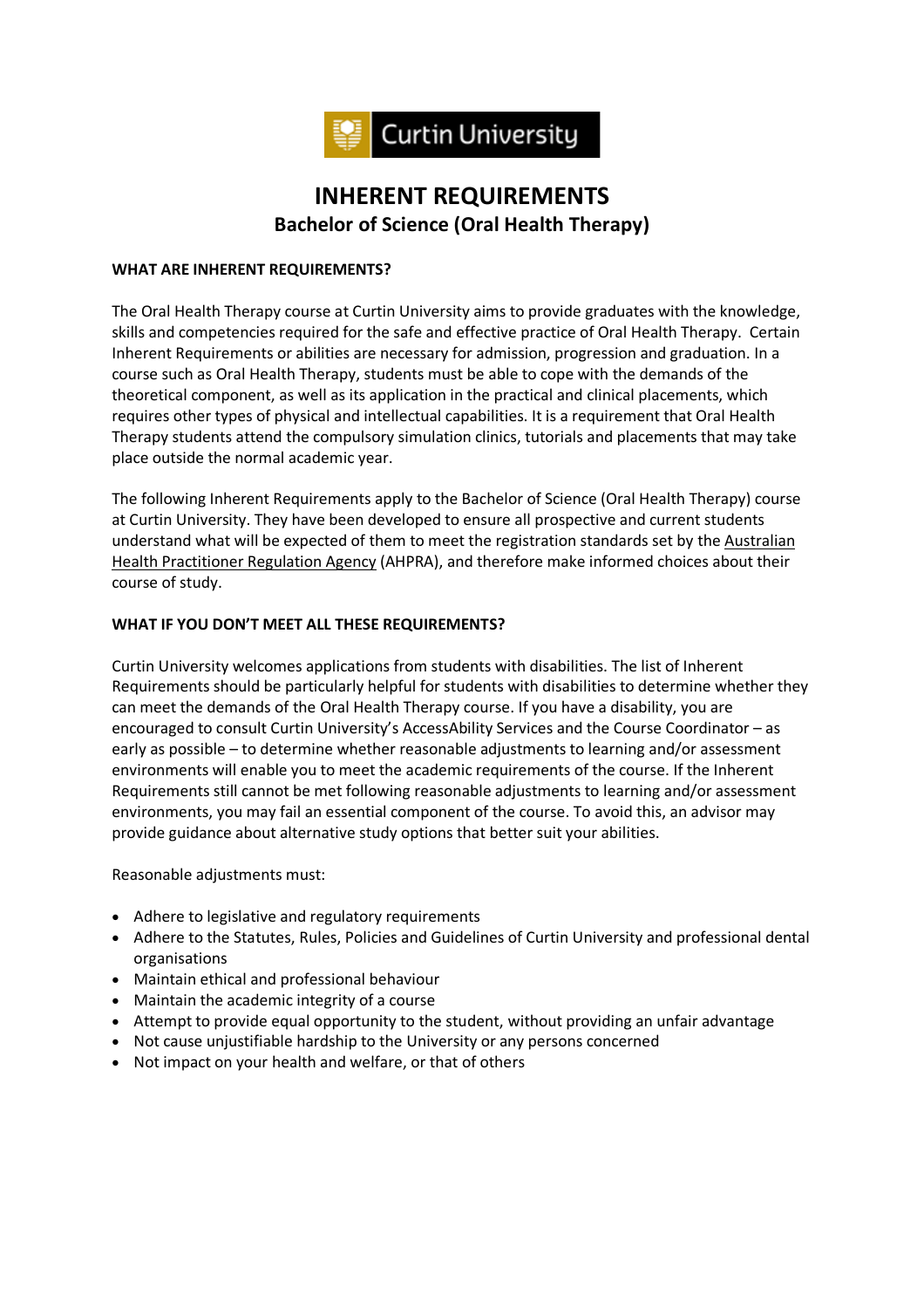#### **INHERENT REQUIREMENT 1: Compliance with Australian Law and professional regulations**

Compliance with legislative and regulatory requirements reduces the risk of harm to self and others in clinical and related settings, and ensures students are responsible and accountable for their practice.

Examples:

- Meet the requirements for student registration with the Australian Health Practitioner Regulation Agency (AHPRA)
- Meet the AHPRA conditions of registration in relation to criminal convictions
- Comply with relevant legislation including child protection and safety, work health and safety, and anti-discrimination legislation

## **INHERENT REQUIREMENT 2: Ethical, professional and co-operative behaviour in academic and clinical environments**

Compliance with codes of conduct, codes of ethics, standards, guidelines and policies relevant to the University and the Oral Health Therapy profession facilitates safe, competent interactions and relationships for students and those with whom they interact, and ensures their physical, psychological, emotional and spiritual wellbeing.

Examples:

- Comply with academic and non-academic codes of conduct and professional standards, including those relating to academic integrity, informed consent, privacy and behaviour that respects personal and professional boundaries
- Work with others effectively, co-operatively, and in a professional manner in diverse and changing academic and practical experience settings (classrooms, laboratories and clinical settings)

#### **INHERENT REQUIREMENT 3: Safe practice**

Compliance with current scope of practice, workplace health and safety, infection control procedures are required for the safety of students, staff and others.

- Adhere to immunisation and health screening requirements for the course
- Be aware and provide evidence of blood-borne virus status at or before entry into the course
- In cases where a student tests positive to an infection with a blood-borne virus, this may preclude them from being able to undertake some of the requirements for clinical placements
- Comply with relevant Workplace Health and Safety policies for equipment use and storage
- Be able to demonstrate and practice standard infection control precautions
- Be able to wash your hands and forearms with disinfecting products
- Be able to use protective barriers which may include gloves, gowns, plastic aprons, masks, eye shields or goggles
- Dress appropriately for laboratories and clinical settings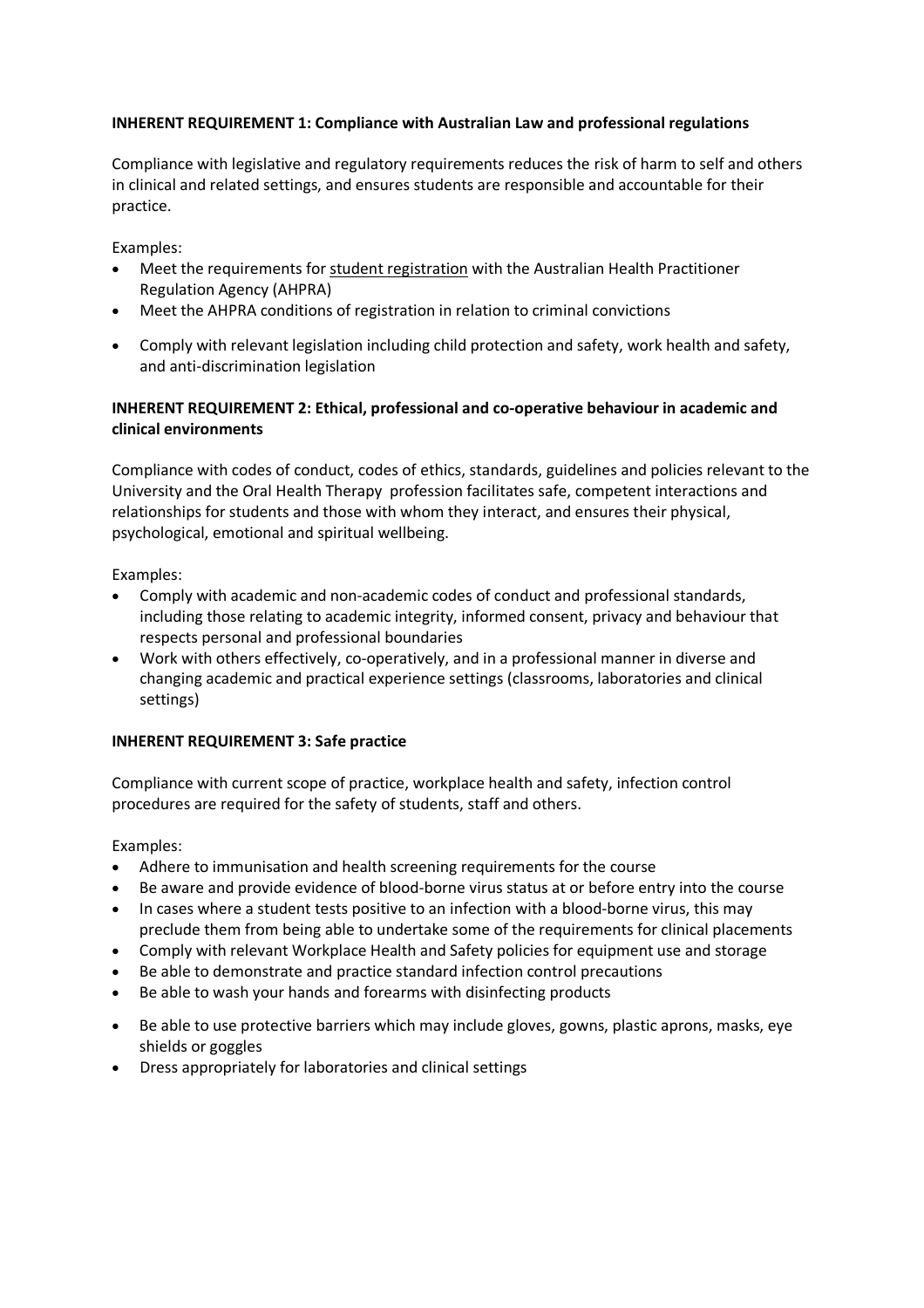## **INHERENT REQUIREMENT 4: Intellectual skills for learning, recall and reasoning**

The acquisition and recall of knowledge, consistent and effective processing of information, attention to detail, theoretical deliberation (comparison of options) and life-long learning behaviours are required for safe practice in oral health therapy.

Examples:

- Locate and evaluate evidence in a critical and scientific manner to support oral health care
- Gather, comprehend, integrate and organise patient clinical records and information
- Make safe and appropriate patient-care decisions from retained knowledge and sourced evidence
- Notice and respond effectively to small but critical changes in patient information, or reported symptoms
- Understand scientific method and the role of research in advancing knowledge and clinical practice
- Competently use information and communication technology, including search engines, common software and online forms

#### **INHERENT REQUIREMENT 5: Metacognitive skills**

Understanding and ongoing learning about oneself is required for safe and effective development as a student oral health therapist. This includes awareness of own thinking, and the ability to evaluate and adapt to challenges in learning and clinical practice environments.

Examples:

- Manage uncertainties in scientific and clinical decision making
- Be aware of, and take responsibility for, own personal role in inter-personal and team interactions
- Recognise when one's own thinking differs from another person's perspective
- Receive and respond appropriately to constructive feedback, including learning from academic and clinical setbacks

#### **INHERENT REQUIREMENT 6: English literacy (reading and comprehension)**

Competence in reading and comprehension in English is required for safe and effective development as a student oral health therapist in Australia.

Examples:

- Read and comprehend handwriting, online and printed materials
- Read and interpret clinical charts and records
- Integrate and summarise information in a meaningful manner

## **INHERENT REQUIREMENT 7: Verbal communication in English**

Effective verbal English communication with patients and university and clinical staff is required for effective learning and safe and effective practice. Verbal English must allow for fluid, precise and comprehensible two-way discussions, at conversational speed, audible speaking volume, and appropriate tone of voice.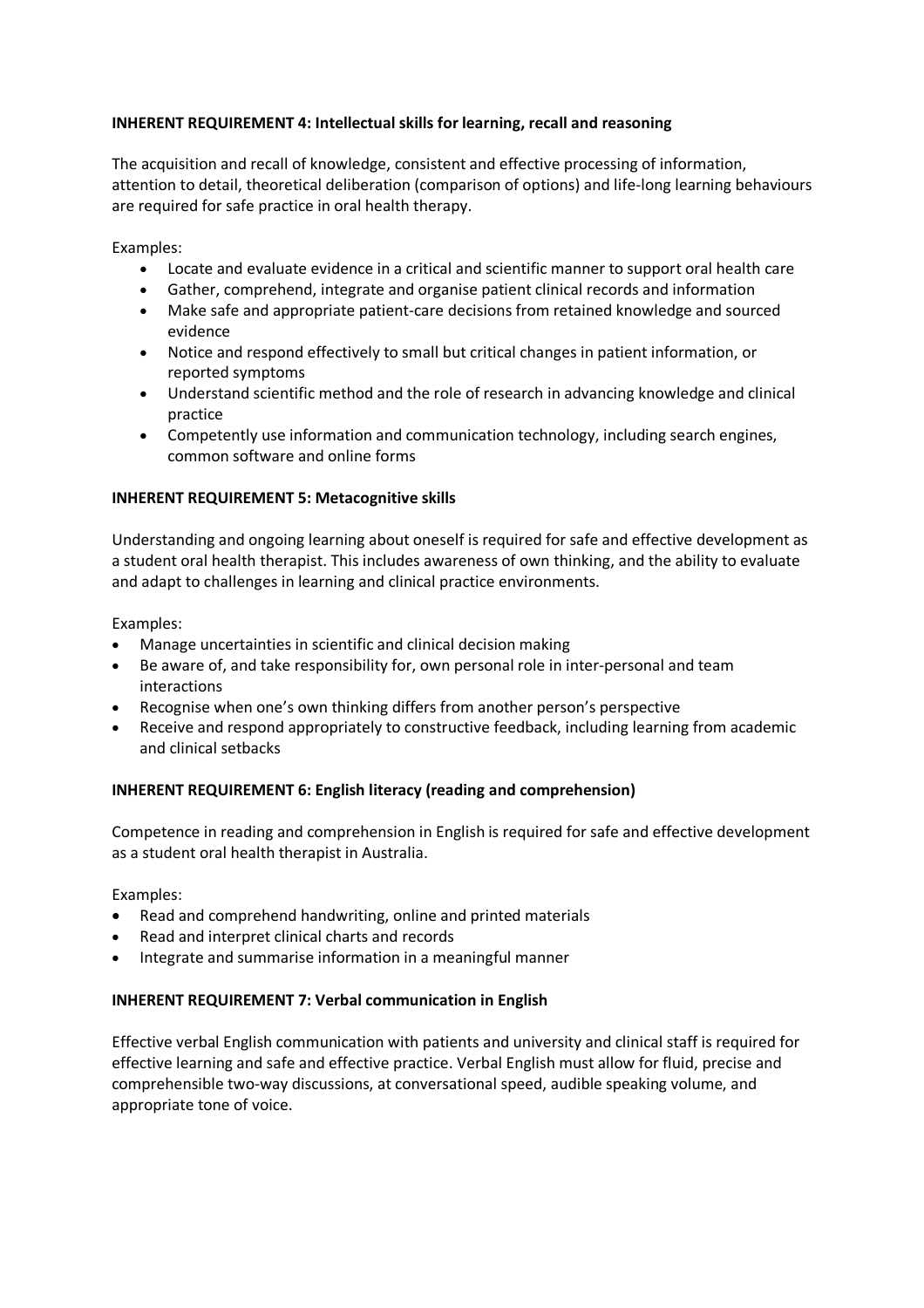## Examples:

- Building conversational rapport with a patient to encourage their trust and cooperation in the healthcare consultation
- Presenting clear information in a timely manner that ensures patients are advised of and understand care and treatment options to be provided
- Communicating effectively and clearly with clinical tutors and supervisors involved in the patients' care
- Questioning directions and decisions that are unclear
- Providing timely and audible responses to classes and groups in classroom, laboratory and workplace settings
- Presenting information to an audience of health professionals

## **INHERENT REQUIREMENT 8: Non-verbal communication**

An ability to recognise, interpret and respond to non-verbal cues is essential for effective communication as a developing health professional. Student oral health therapists need to demonstrate respectful non-verbal behaviour, and be sensitive to individual and cultural variations in non-verbal communication.

## Examples:

- Communicate respectfully with people of different gender, sexuality and age, and from diverse cultural, religious and socio-economic backgrounds
- Use appropriate eye contact, gestures, facial expression and an open body language to build rapport and demonstrate understanding and empathy
- Sensitivity to non-verbal communication and respond appropriately (in context). E.g. patient in pain or distress

## **INHERENT REQUIREMENT 9: Written communication in English**

Effective communication using written English is required to produce a cohesive academic argument and demonstrate academic writing conventions, including paraphrasing. Written communication must be at an appropriate level for the audience.

## Examples:

- Summarise and appropriately reference a range of literature in written assignments
- Construct written arguments using grammatically-correct and meaningful sentences
- Produce accurate, concise, clear, legally-compliant patient notes in both handwritten and electronic formats, in a timely manner
- Produce accurate, concise and clear reports from practical work

## **INHERENT REQUIREMENT 10: Auditory sensory ability (hearing)**

Functional hearing, using corrective aids where needed, is required to manage in the university and clinical learning environments, and for safe and effective practice.

- Observe auditory alarms, warnings and directions in university and clinical environments
- Differentiate sound across a wide spectrum of tone, pitch and volume (including distinguishing speech and background noise)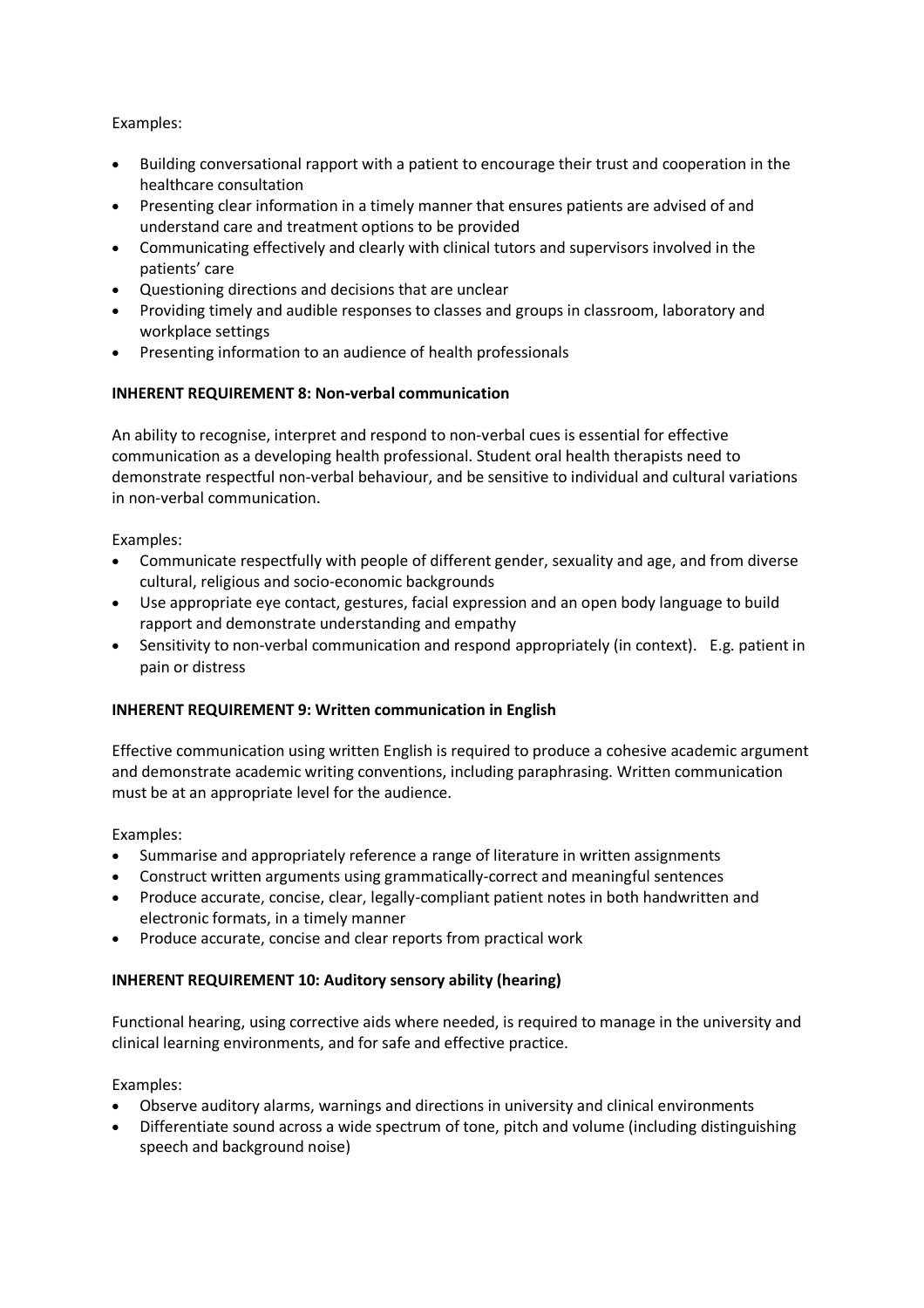- Understand and respond to verbal communications accurately, appropriately and in a timely manner
- Follow developing discussions with healthcare colleagues regarding patients
- Listen to nuances in patients' bodily sounds

## **INHERENT REQUIREMENT 11: Observation/ sensory ability (sight)**

- Assess patient appearance, behaviour, posture, movement and speech
- Monitor the broader practice environment (including observing multiple patients and events simultaneously)
- Assess, diagnose and treat within the limitations of the oral cavity including discerning spatial relationships and using reflected vision tools (mirrors)
- Judge the quality of radiographic images produced, having sufficient visual acuity to allow for distinction of optical contrast, low contrast and small image details

## **INHERENT REQUIREMENT 12: Tactile sensory ability (touch)**

Functional touch sensation, ability to apply appropriate pressure, and appropriate use of touch are required to manage in the university and clinical learning environments, and for safe and effective practice.

Examples:

- The ability to perform dental procedures using dental handpieces, tools and instruments in a safe and effective manner
- Be comfortable touching people of any gender, and in a professionally-appropriate manner, to observe signs and symptoms, and provide dental care as required

## **INHERENT REQUIREMENT 13: Gross motor ability (larger movement)**

Functional movement is required to manage in the university and clinical learning environments, and for safe and effective practice. This includes sufficient strength, range of motion, coordination and independent mobility (using mobility aids if necessary) to meet practice needs in a time-constrained and confined environment.

- Being able to manoeuver around equipment and in confined spaces (e.g. workstations, laboratory benches, dental cubicles)
- Maintain a standing position while using both upper limbs to perform a task
- Have the physical capability to provide emergency life support
- Travel to, and participate in, clinical placements and other fieldwork, and meet the physical demands of those sites